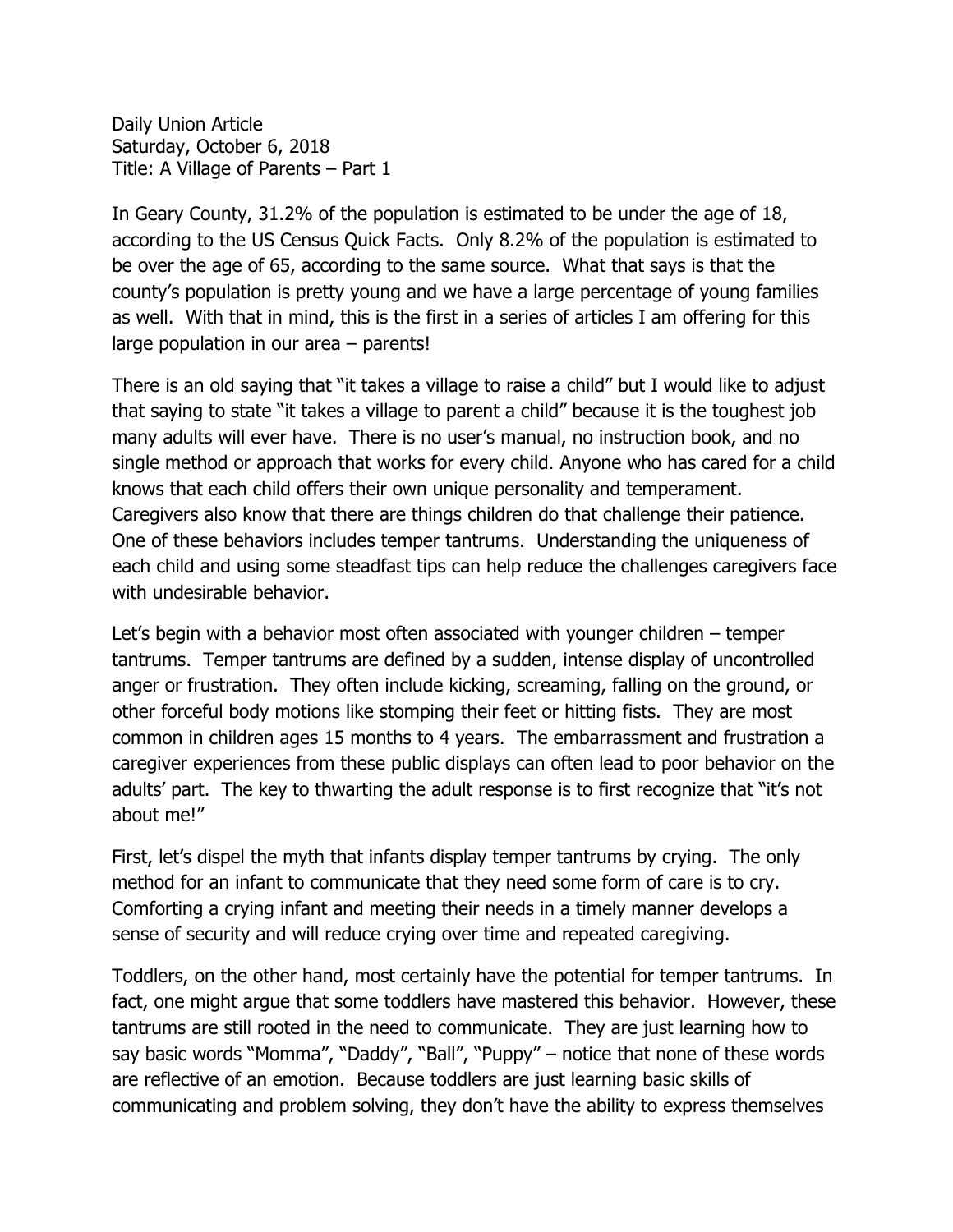appropriately to what the adult world expects. Most tantrums are likely to happen when toddlers are hungry, tired, frustrated, or overexcited. As parents recognize these "triggers" they can adjust their responses to make them appropriate to the toddlers need.

As children approach their preschool years, the number of temper tantrums drop off. At this age, their coping skills and communications skills have developed in such a way that they can express their emotions, wants, and needs in more skillful ways. That's not to say that they don't still relapse into a tantrum on occasion, but the frequency should be less as they get older.

How can a caregiver cope with the temper tantrums of children? First, stay calm. Modeling the desired behavior – low voice volume, passive face, and regulated breathing – helps the child see what you expect. Spanking and screaming will only escalate the situation and prove to prolong this behavior past the preschool years.

Parents need to hit their personal "pause" button. This means they should take a breath and pause at least 10 seconds before they act. Follow that pause by trying one of four actions: 1) seek a way to distract the child from their trigger, 2) remove the child from the environment, 3) hold the child to give them a greater sense of security, or 4) ignore the behavior if the situation allows.

Don't try to talk to the child while they are still upset. After everyone is calmed, then talk to them calmly. Use the experience as a chance to teach the child acceptable ways to manage their anger or frustration. Explain that they need to ask for help when they get frustrated or teach them self-calming strategies.

Teach children the words to use to express feelings, then direct them to "use their words" to express themselves. Teach children how to hit their own "pause" button and give them time to take a breath and relax themselves.

Finally, to help curb the frequency and need a child feels to display their emotions in the form of a temper tantrum, nurture your child. Nurture goes beyond a smile or hug. Nurture means to care for and encourage the growth or development of your child(ren). Tantrums can scare children because they don't understand the reason why they lost control. They need to be encouraged to develop better ways to behave and express themselves. They need to feel unconditional love.

Children have a wide variety of temperaments and personalities. Working with them while they learn to express their feelings is important to the parent-child relationship and builds trust.